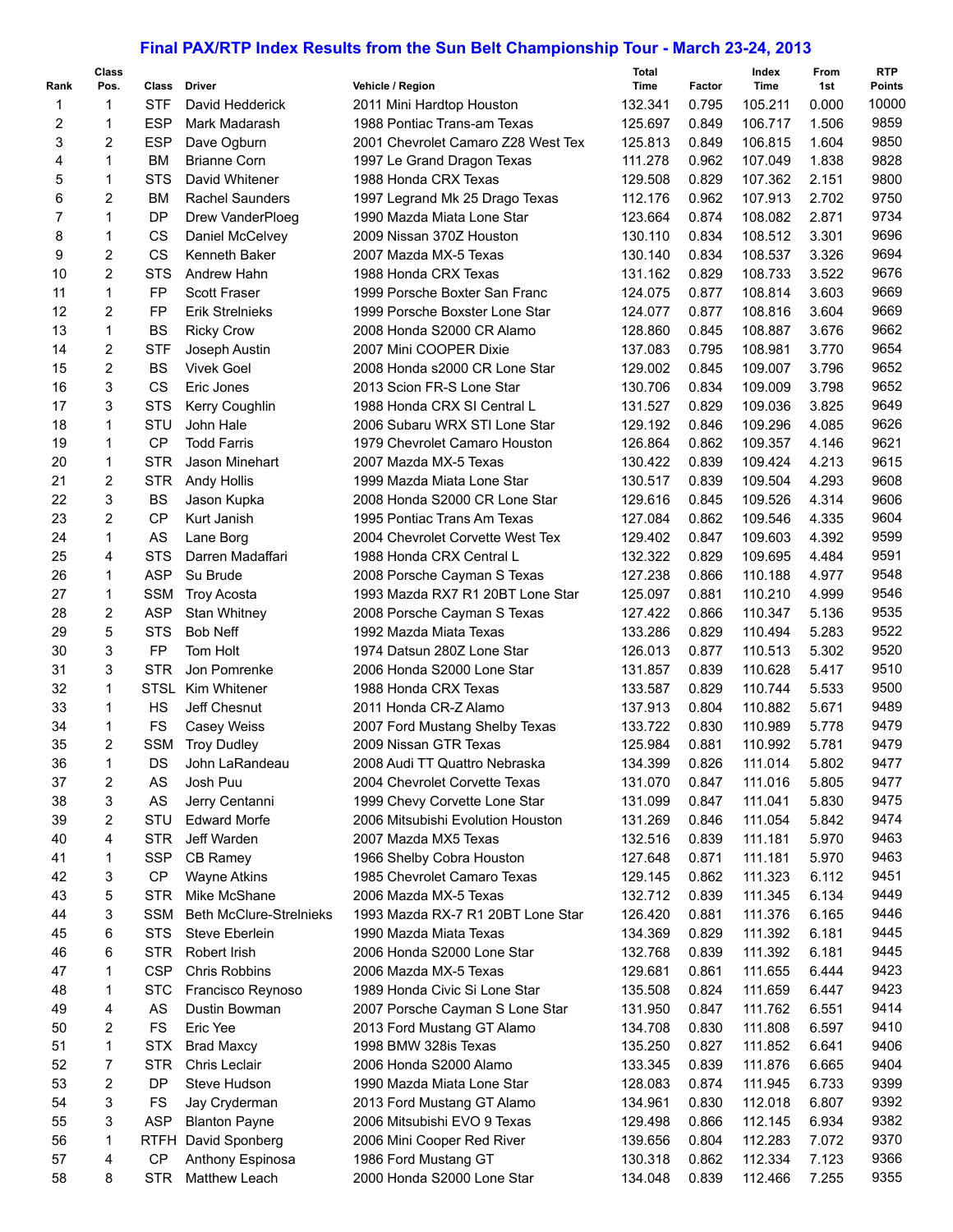| 59  | 4                       | FP          | Federico del Toro            | 2001 Porsche boxster S Alamo          | 128.413 | 0.877 | 112.618 | 7.407  | 9342 |
|-----|-------------------------|-------------|------------------------------|---------------------------------------|---------|-------|---------|--------|------|
| 60  | 4                       | <b>ASP</b>  | Jeremy Foley                 | 2006 Mitsubishi Evo Texas             | 130.146 | 0.866 | 112.706 | 7.495  | 9335 |
| 61  | 1                       | <b>XP</b>   | Vitek Boruvka                | 2006 Mazda MX-5 Lone Star             | 125.208 | 0.901 | 112.812 | 7.601  | 9326 |
| 62  | 5                       | FP          | Tom Kubo                     | 1974 Datsun Z San Franc               | 128.671 | 0.877 | 112.844 | 7.633  | 9324 |
| 63  | 1                       | SS          | Tim Dorman                   | 2009 Chevy Corvette Red River         | 131.375 | 0.859 | 112.851 | 7.640  | 9323 |
| 64  | $\overline{7}$          | <b>STS</b>  | Jerrett Jan                  | 1993 Mazda Miata Texas                | 136.185 | 0.829 | 112.897 | 7.686  | 9319 |
| 65  | 2                       | <b>XP</b>   | <b>Richard Holden</b>        | 1976 Datsun 280Z Mid Sout             | 125.526 | 0.901 | 113.099 | 7.888  | 9303 |
| 66  | 2                       | <b>STSL</b> | <b>Hilary Anderson</b>       | 1988 Honda CRX Si Northwest           | 136.510 | 0.829 | 113.167 | 7.956  | 9297 |
| 67  | 4                       | <b>FS</b>   |                              |                                       | 136.369 | 0.830 |         | 7.975  | 9295 |
|     |                         |             | Adrian Iley                  | Ford Mustang GT Lone Star             |         |       | 113.186 |        |      |
| 68  | 5                       | <b>CP</b>   | Chris Cargill                | 1985 Chevrolet Camaro Houston         | 131.313 | 0.862 | 113.192 | 7.981  | 9295 |
| 69  | 2                       | <b>CSP</b>  | <b>Spencer Elliott</b>       | 2006 Mazda MX-5 Oklahoma              | 131.575 | 0.861 | 113.286 | 8.075  | 9287 |
| 70  | 3                       | <b>STF</b>  | <b>Michael Roberts</b>       | 2006 Acura RSX Type S Texas           | 142.530 | 0.795 | 113.311 | 8.100  | 9285 |
| 71  | 4                       | <b>SSM</b>  | Chad Langley                 | 2012 Chevrolet Corvette Texas         | 128.967 | 0.881 | 113.620 | 8.409  | 9260 |
| 72  | 3                       | ESP         | David Ogburn                 | 2001 Chevrolet Camaro Z28 Washingt    | 133.952 | 0.849 | 113.725 | 8.514  | 9251 |
| 73  | 9                       | <b>STR</b>  | Robert Horton                | 2008 Honda S2000 CR Houston           | 135.639 | 0.839 | 113.801 | 8.590  | 9245 |
| 74  | 4                       | <b>STF</b>  | Zachary Sober                | 2012 Mazda 2 Houston                  | 143.161 | 0.795 | 113.813 | 8.602  | 9244 |
| 75  | 10                      | <b>STR</b>  | Kyung Wootton                | 1999 Mazda Miata Lone Star            | 135.710 | 0.839 | 113.861 | 8.650  | 9240 |
| 76  | 3                       | <b>XP</b>   | <b>Corey Pettett</b>         | 1976 Datsun 280Z Arkansas             | 126.500 | 0.901 | 113.977 | 8.765  | 9231 |
| 77  | 11                      | <b>STR</b>  | <b>Todd Roberts</b>          | 2000 Honda S2000 Lone Star            | 136.020 | 0.839 | 114.121 | 8.910  | 9219 |
| 78  | 5                       | <b>STF</b>  | Jan Rowe                     | 2011 Mini Cooper Houston              | 143.664 | 0.795 | 114.213 | 9.002  | 9212 |
| 79  | $\overline{c}$          | <b>STC</b>  | Ryan Unks                    | 1989 Honda civic si Lone Star         | 138.627 | 0.824 | 114.229 | 9.018  | 9211 |
| 80  | 1                       | <b>CM</b>   | Douglas Wille                | 1986 Swift DB-1 Houston               | 125.544 | 0.910 | 114.245 | 9.034  | 9209 |
| 81  | 1                       | <b>DSP</b>  | Patrick Lipsinic             | 2000 Subaru Impreza 2.5RS Northeast O | 133.669 | 0.855 | 114.287 | 9.076  | 9206 |
| 82  | 1                       | GS          | Thomas Chilton               |                                       | 140.187 | 0.816 | 114.393 | 9.181  | 9197 |
|     |                         |             |                              | 2008 Volkswagen GTI Alamo             |         |       |         |        | 9194 |
| 83  | 2                       | <b>STX</b>  | Jennifer Maxcy               | 1998 BMW 328is Texas                  | 138.380 | 0.827 | 114.440 | 9.229  |      |
| 84  | $\overline{\mathbf{c}}$ | SS          | <b>Brandon Abidin</b>        | 2009 Chevrolet Z06 Central L          | 133.236 | 0.859 | 114.450 | 9.239  | 9193 |
| 85  | $\overline{c}$          | GS          | Justin Coward                | 2010 Volkswagen GTI ALMO              | 140.398 | 0.816 | 114.565 | 9.354  | 9184 |
| 86  | $\overline{4}$          | BS          | Teddie Alexandrova           | 2008 Honda S2000 CR Dixie             | 135.602 | 0.845 | 114.584 | 9.373  | 9182 |
| 87  | 4                       | <b>XP</b>   | Jeffrey Brough               | 1993 Mazda RX-7 Houston               | 127.270 | 0.901 | 114.670 | 9.459  | 9175 |
| 88  | 5                       | <b>XP</b>   | Thomas Thompson              | 1993 Mazda RX-7 Houston               | 127.283 | 0.901 | 114.682 | 9.471  | 9174 |
| 89  | $\boldsymbol{2}$        | <b>CM</b>   | Jackie Mutschler             | 1986 Swift DB-1 Houston               | 126.160 | 0.910 | 114.806 | 9.595  | 9164 |
| 90  | 3                       | <b>STC</b>  | Phillip Osborne              | 1991 Honda Civic Si Texas             | 139.377 | 0.824 | 114.847 | 9.636  | 9161 |
| 91  | 3                       | <b>CSP</b>  | Michael Wootton              | 2005 Mazda Mazdaspeed M Lone Star     | 133.565 | 0.861 | 114.999 | 9.788  | 9149 |
| 92  | 1                       | EP          | Marko Horn                   | 1988 Honda CRX Dixie                  | 131.432 | 0.875 | 115.003 | 9.792  | 9149 |
| 93  | 1                       |             | <b>RTRC</b> Chris Levitz     | 2013 Scion FR-S Houston               | 138.341 | 0.834 | 115.376 | 10.165 | 9119 |
| 94  | 4                       | CS          | Pat McCelvey                 | 2009 Nissan 370Z Houston              | 138.546 | 0.834 | 115.547 | 10.336 | 9105 |
| 95  | 2                       |             | RTFH John Tritsch            | 2012 Chevrolet Sonic Texas            | 143.754 | 0.804 | 115.578 | 10.367 | 9103 |
| 96  | 5                       | ASP         | Jim Hedderick                | 2001 Porsche Boxster S Houston        | 133.553 | 0.866 | 115.657 | 10.446 | 9097 |
| 97  | 3                       | STU         | Thom Hardy                   | 2004 Subaru WRX Sti Texas             | 136.783 | 0.846 | 115.718 | 10.507 | 9092 |
| 98  | 3                       | RTFH        | Kerry Emmert                 | 2008 Mini Cooper Arkansas             | 144.003 | 0.804 | 115.778 | 10.567 | 9087 |
| 99  | 5                       | AS          | Scott Bowman                 | 2007 Porsche Cayman S Lone Star       | 136.703 | 0.847 | 115.787 | 10.576 | 9087 |
| 100 | 2                       | EP          | <b>Robert Chrismas</b>       | 1988 Honda CRX Northwest              | 132.377 | 0.875 | 115.830 | 10.619 | 9083 |
|     |                         |             |                              | 1993 Toyota MR2 Lone Star             |         |       |         |        | 9079 |
| 101 | 2                       |             | RTRE Zack Barnes             |                                       | 139.959 | 0.828 | 115.886 | 10.675 |      |
| 102 | 2                       | DS          | Ann LaRandeau                | 2008 Audi TT Quattro Nebraska         | 140.325 | 0.826 | 115.908 | 10.697 | 9077 |
| 103 | 4                       | <b>ESP</b>  | <b>WB Sephus</b>             | 2000 Dodge Dakota Northeast O         | 136.528 | 0.849 | 115.912 | 10.701 | 9077 |
| 104 | 2                       | <b>SSP</b>  | B;ryan Kirkparick            | 2008 Chevy Vett                       | 133.158 | 0.871 | 115.981 | 10.770 | 9071 |
| 105 | 3                       | <b>SSP</b>  | Jim Kritzler                 | 1990 Chevrolet corvette Houston       | 133.285 | 0.871 | 116.091 | 10.880 | 9063 |
| 106 | 3                       | ВM          | <b>Christopher Moulckers</b> | 1974 LeGrand Mk 18 DSR Houston        | 120.677 | 0.962 | 116.091 | 10.880 | 9063 |
| 107 | 6                       | XP          | <b>Rich Windberg</b>         | 1990 Mazda Miata Lone Star            | 129.102 | 0.901 | 116.321 | 11.110 | 9045 |
| 108 | 1                       | AM          | <b>Tommy Saunders</b>        | 1997 Legrand Mk 25 Drago Texas        | 116.719 | 1.000 | 116.719 | 11.508 | 9014 |
| 109 | 12                      | <b>STR</b>  | Roger Johnson                | 2005 Honda S2000 Houston              | 139.179 | 0.839 | 116.771 | 11.560 | 9010 |
| 110 | 13                      | <b>STR</b>  | Armstrong Vongsavath         | 2004 Honda S2000 Texas                | 139.369 | 0.839 | 116.931 | 11.719 | 8998 |
| 111 | 7                       | XP          | Nick Gruendler               | 1990 Mazda Miata Lone Star            | 129.911 | 0.901 | 117.050 | 11.839 | 8989 |
| 112 | 4                       | <b>STC</b>  | Mary Cutrer                  | 1989 Honda civic si Lone Star         | 142.761 | 0.824 | 117.635 | 12.424 | 8944 |
| 113 | 3                       |             | RTRS Jim Garton              | 2011 Porsche Cayman S Rio Grand       | 137.238 | 0.859 | 117.887 | 12.676 | 8925 |
| 114 | 4                       | <b>SSP</b>  | Jacob Lucht                  | 2000 Mazda Miata                      | 135.414 | 0.871 | 117.946 | 12.734 | 8920 |
| 115 | 4                       |             | RTFG Robert Bailey           | 2004 Dodge SRT-4 Texas                | 144.581 | 0.816 | 117.978 | 12.767 | 8918 |
| 116 | 5                       | <b>FS</b>   | Paul Parrish                 | 2003 Ford Mustang Houston             | 142.354 | 0.830 | 118.154 | 12.943 | 8905 |
| 117 | 1                       | <b>BSL</b>  | Vanessa Crow                 | 2008 Honda S2000 CR Alamo             | 140.109 | 0.845 | 118.392 | 13.181 | 8887 |
| 118 | 4                       |             | RTRS James Wilson            | 2011 Porsche Cayman S Rio Grand       | 138.166 | 0.859 | 118.685 | 13.473 | 8865 |
|     | 5                       |             |                              |                                       |         |       |         |        |      |
| 119 |                         |             | RTRB Brandon Dan             | 2005 Honda S2000 Texas                | 140.711 | 0.845 | 118.901 | 13.690 | 8849 |